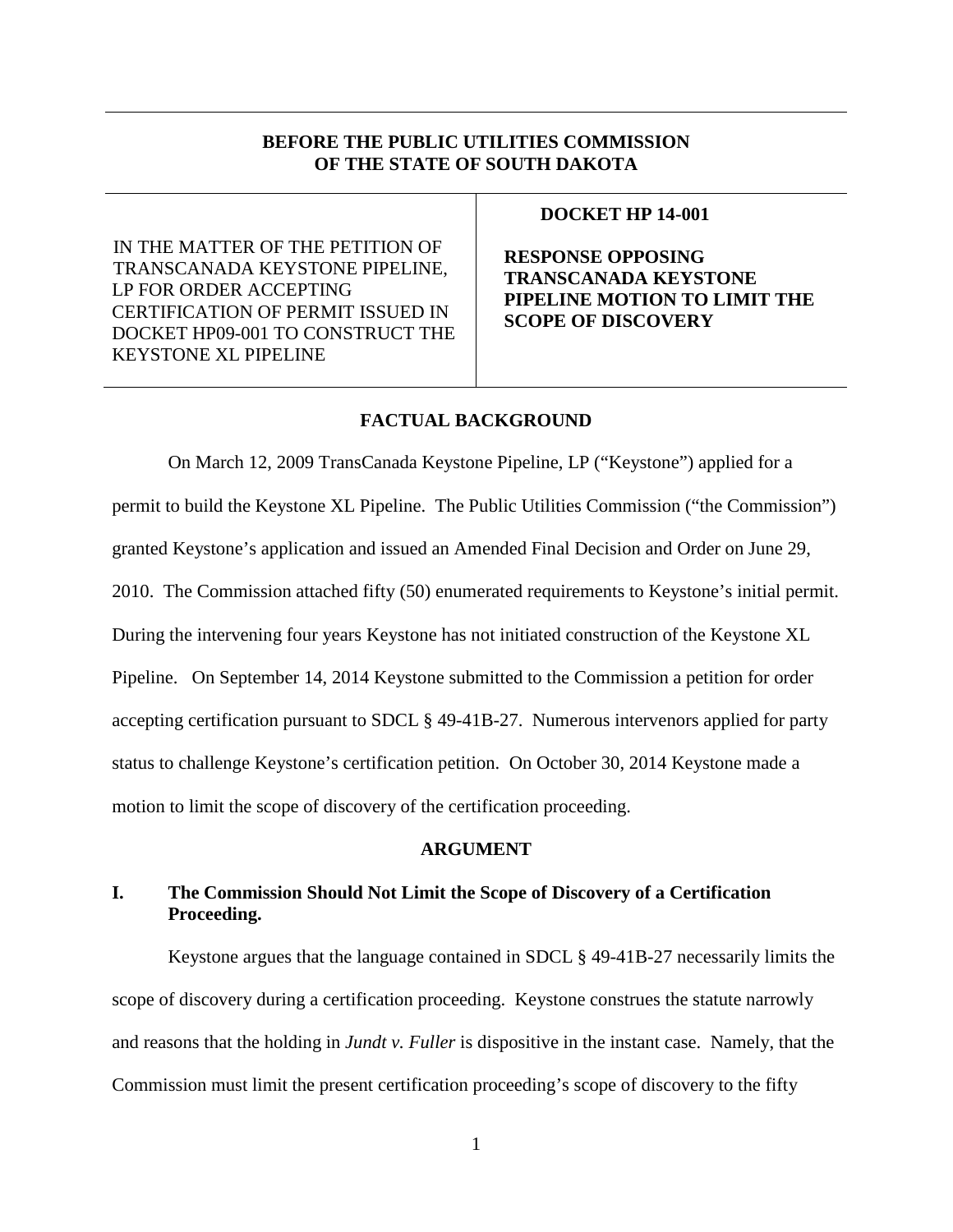enumerated requirements imposed during the initial permitting proceeding. Keystone's interpretation of SDCL § 49-41B-27 is illogical and would lead to absurd outcomes. The Commission should reject Keystone's motion to limit discovery because (1) the holding in *Jundt v. Fuller* is not applicable in the instant case, (2) SDCL§ 49-41B-27 is broadly written, and (3) the Commission's rules of civil procedure makes all relevant material discoverable.

### **1. The holding in Jundt v. Fuller is not applicable in the instant case.**

The issue presented in *Jundt v. Fuller* is significantly dissimilar to the present issue; making the holding in *Jundt v. Fuller* inapplicable to the instant case. Keystone correctly states that "[o]nce an agency's adjudication has become final it is no longer subject to reconsideration." *Jundt v. Fuller*, 2007 S.D. 62, ¶ 12, 736 N.W.2d 508, 512. However, Keystone erroneously takes an extra step by conflating SDCL § 49-41B-27 with the aforementioned holding in *Jundt v. Fuller*. Keystone fails to mention that final order being challenged in *Jundt v. Fuller* did not involve a certification proceeding pursuant to SDCL § 49-41B-27. Rather, the issue in that case involved an entirely different factual scenario.

In *Jundt v. Fuller* the South Dakota Water Management Board ("the Board") issued a water permit on March 15, 2005. *Id*. ¶2, 736 N.W.2d at 510. No appeal to the permit decision was made at the time. *See Id*. Later, on December 6, 2006, less than two years after the permit was issued, the circuit court remanded an additional issue to the Board. *Id*. Essentially, the circuit court ordered the Board to relitigate the initial water permit proceeding. The South Dakota Supreme Court merely held that a circuit court cannot order an administrative agency to reconsider whether or not an initial permit should have been granted once the agency's decision to issue the permit is final. *See Id*. ¶ 12-13, 736 N.W.2d at 513. Simply put, the issue in *Jundt v. Fuller* did not involve the certification proceeding detailed in SDCL § 49-41B-27.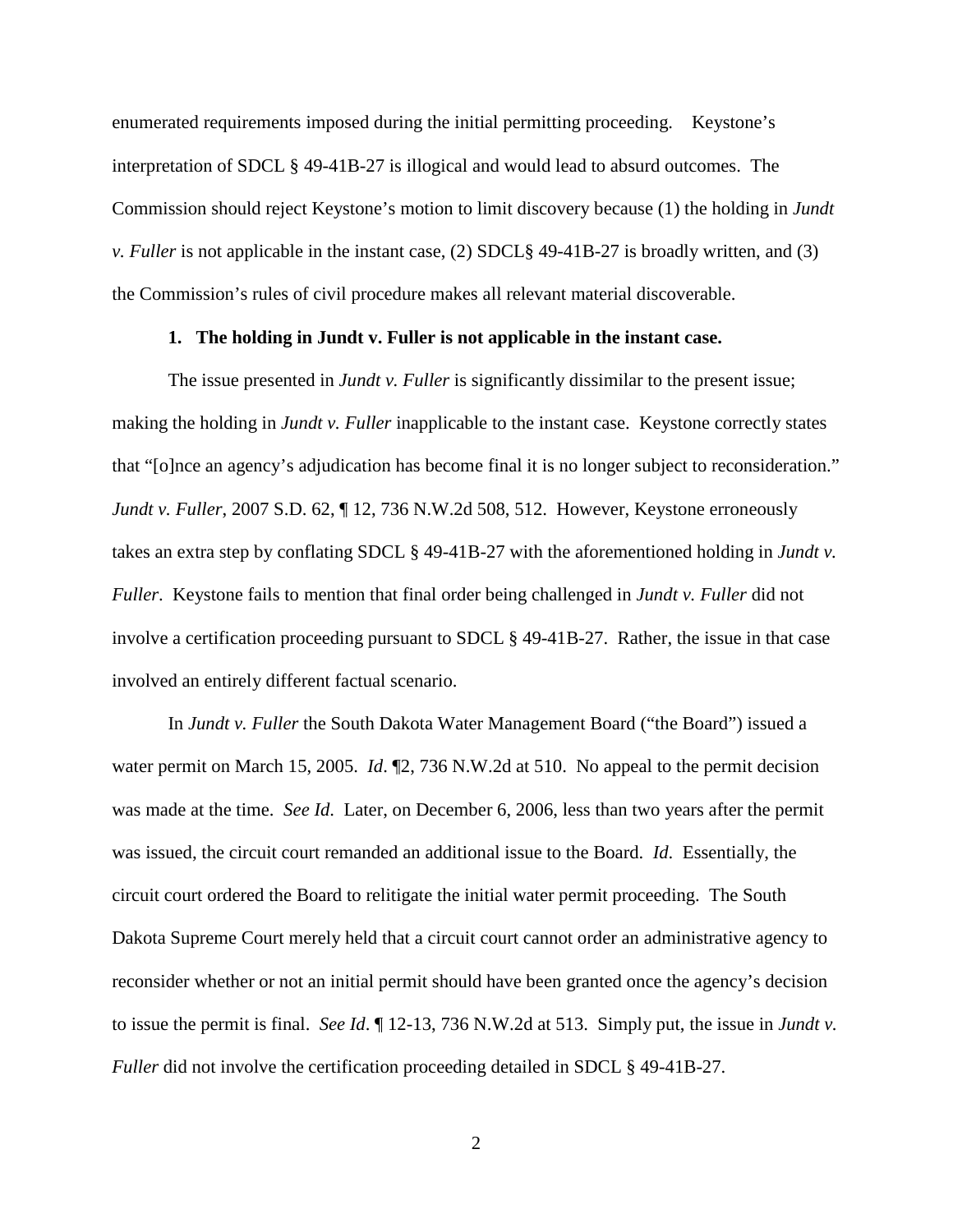The issue presented in the instant case is not the same as the issue presented in *Jundt v. Fuller*. Intervenors are not asking the Commission to reconsider or otherwise challenge the initial permit proceeding. Rather, the intervenors seek to challenge certification of Keystone's permit pursuant to the explicit provisions of SDCL § 49-41B-27. In pertinent part, SDCL § 49- 41B-27 provides that "[u]tilities which have acquired a permit…may proceed to improve, expand, or construct…**provided, however, that if such construction, expansion and improvement commences more than four years after a permit has been issued, then the utility must certify to the Public Utilities Commission that such facility continues to meet the conditions upon which the permit was issued**. SDCL § 49-41B-27 (emphasis added). Simply put, SDCL § 49-41B-27 requires Keystone to submit to a certification proceeding because it has not commenced construction on the pipeline within the statutorily required fouryear time limit. Intervenors seek to challenge Keystone in the certification proceeding, not relitigate the Commission's initial permitting proceeding. Keystone is essentially arguing that the Commission is handcuffed to its initial decision in perpetuity. Such reasoning is illogical. Simply put, the instant case presents an entirely dissimilar issue than the issue presented in *Jundt v. Fuller*. As such, the Commission's authority to consider issues related to Keystone's certification proceeding is not circumscribed by the court's opinion in *Jundt v. Fuller*.

#### **2. The commission must interpret the certification statute broadly.**

Keystone asks the Commission to read SDCL § 49-41B-27 narrowly and in isolation of the rest of the statute. Whenever a permittee fails to initiate construction within the statutorily defined four-year time limit the permittee must submit to a certification proceeding before the Commission in order to ensure that the project continues to meet the conditions upon which the permit was issued. SDCL § 49-41B-27. Keystone submits to the Commission a one-page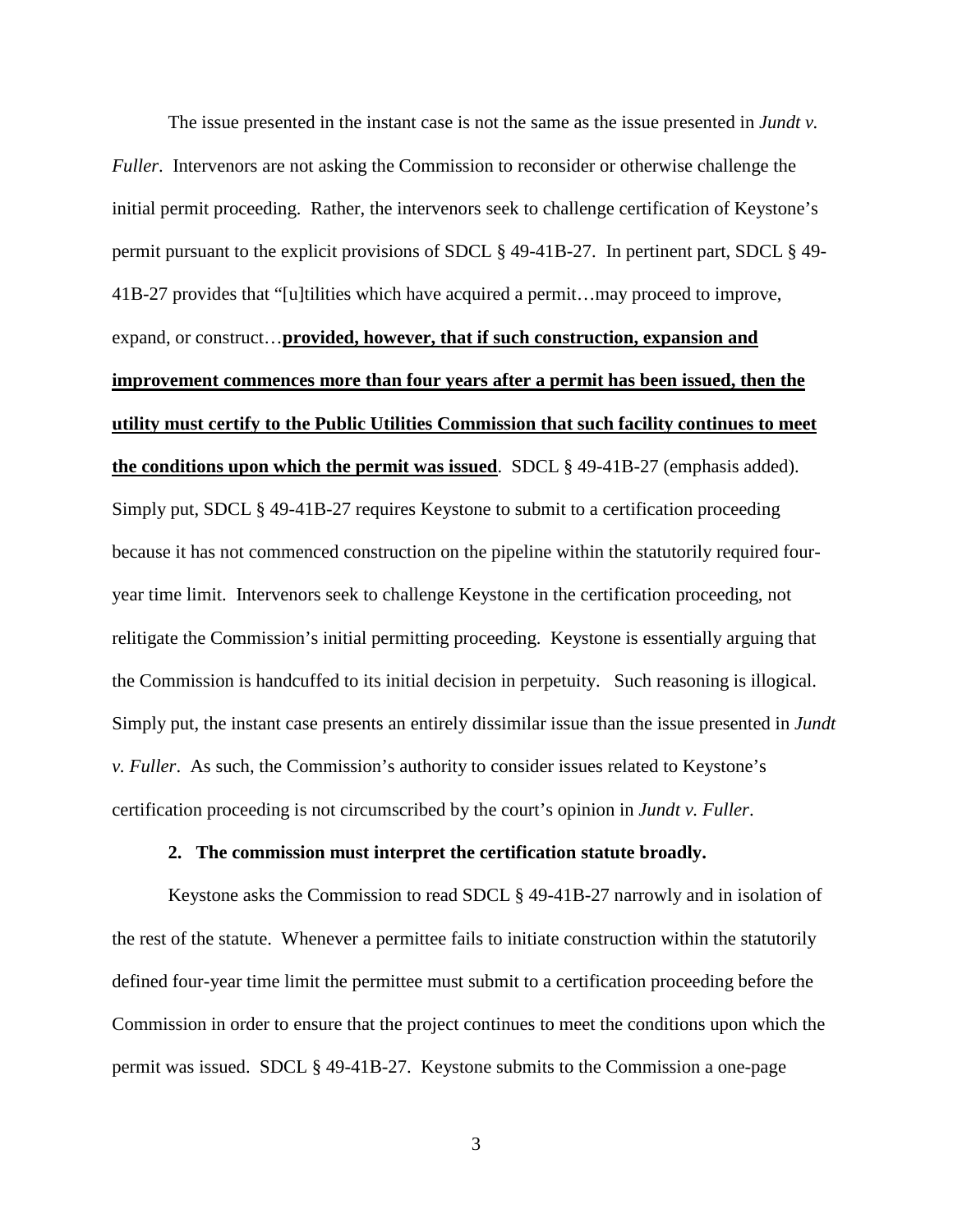argument asserting that SDCL § 49-41B-27 is narrowly written. Keystone reasons that because the statute and the Commission's administrative rules do not explicitly provide for process of permit expiration, then that means SDCL § 49-41B-27 is necessarily "narrowly drawn." The argument that Keystone puts forward lacks any semblance of sound principles of statutory interpretation. Indeed, Keystone does not once attempt to apply any canon of statutory construction. Instead, Keystone states that nothing in the law or administrative rules explicitly provides for expiration, and then makes the conclusory statement that this necessarily means that the statute should be interpreted narrowly.

### a. Plain Meaning Rule

Interpreting SDCL § 49-41B-27 correctly depends entirely on the meaning of the word "conditions" as it is used in this provision. As any first-year law student has learned, the first step in interpreting a statute requires an inquiry into the "plain meaning" of a word. Courts generally assume that the words of a statute mean what an "ordinary" or "reasonable" person would understand them to mean. *Caminetti v. United States*, 242 U.S. 470, 485 (1917). Although Keystone does not attempt to employ any formal rules of statutory interpretation in a consistent form in its analysis, it would appear that Keystone is attempting to use some weak form of the plain meaning rule to urge the Commission to limit its scope of discovery. In the instant case, however, the plain meaning rule is not helpful in interpreting the meaning of the word "conditions" as used in SDCL § 49-41B-27, because there can be various interpretations applied to that word.

An ordinary and/or reasonable reading of the word "conditions" reveals that the word may mean the fifty specific requirements by which Keystone must abide, OR it may mean the surrounding circumstances in which the permit was issued. It is not readily apparent on the face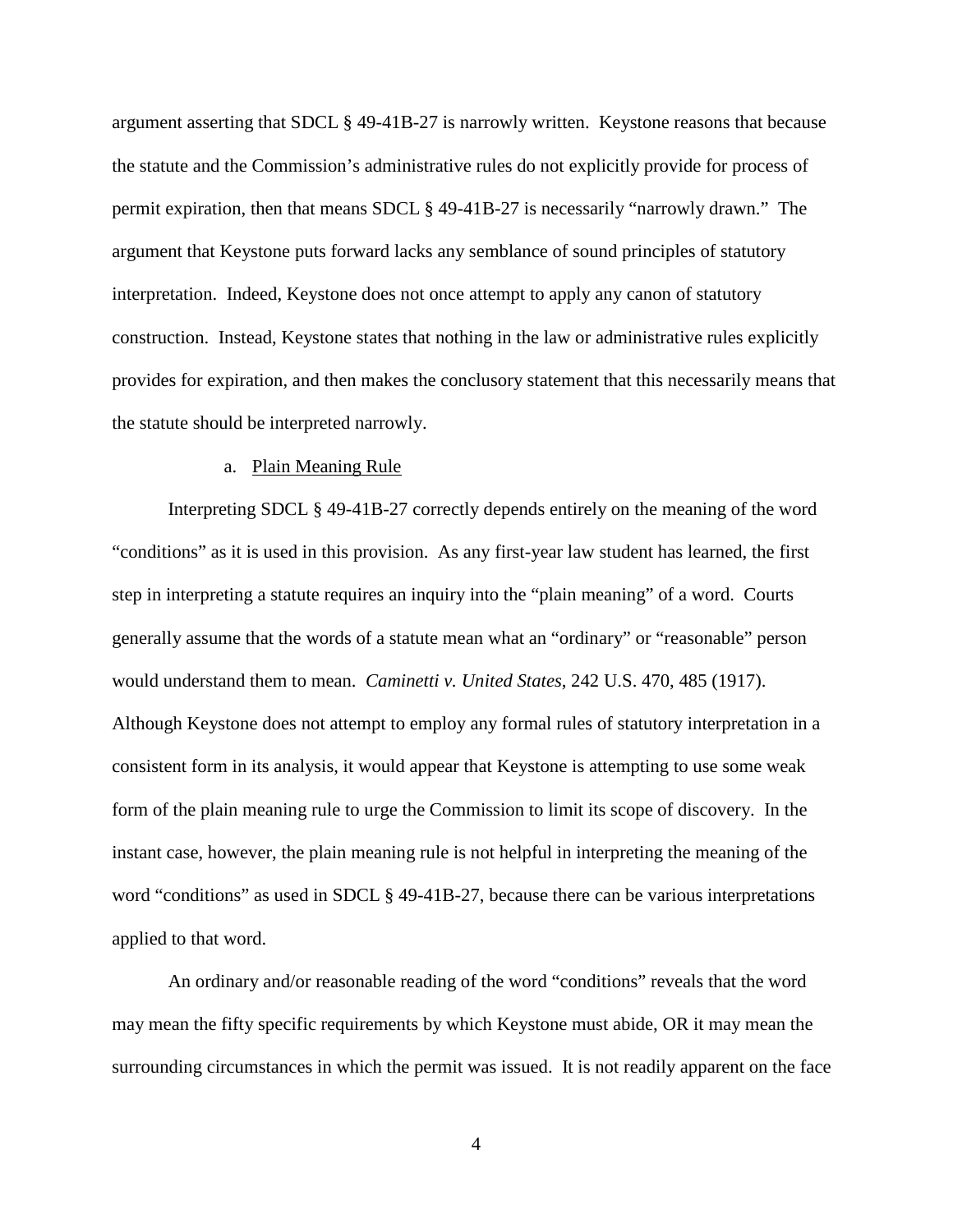of the statute. The statute's definition of terms section does not provide a definition for the word "conditions." SDCL § 49-41B-2. The administrative rules promulgated by the Public Utilities Commission also do not define the word "conditions." ARSD § 20:10:01:01.01. Finally, no case law exists that provides clarity to the meaning of the word "conditions" as used in SDCL § 49-41B-27. Neither does the legislative history offer any insight into what was meant by the term "conditions" in the context of this statute. The original 1977 House bill and the final session law contain identical language with regard to SDCL § 49-41B-27, and there are not any clarifying comments, amendments, or proposed alternative language by legislators during the drafting period. South Dakota Energy Facility Permit Act, ch. 390, 1977 S.D. Sess. Laws, 671 and H.B. 819, 52d Sess. (1977).

Simply put, the plain meaning rule provides no guidance with regard to interpreting the word "conditions" in SDCL § 49-41B-27. Contrary to what Keystone would have the Commission believe, there is no simple, limited meaning to the word "conditions" in any of the statutory or regulatory framework. The word "conditions" as used in the certification provision is ambiguous, thereby necessitating the use of other rules of statutory interpretation.

### b. Rule to Avoid Surplusage

The certification proceeding detailed in SDCL § 49-42B-27 cannot merely be a mechanism of ensuring that the fifty stipulated requirements accompanying Keystone's initial permit are being followed. Interpreting the statute in such a way would create surplusage in the statute. It is a well-settled principle of law that each word or phrase in a statute should be read as meaningful and useful, and thus, an interpretation that would render a word or phrase redundant or meaningless must be rejected. *Astoria Federal Savings & Loan Ass'n v. Solimino*, 501 U.S. 104, 112 (1991); *Sprietsma v. Mercury Marine*, 537 U.S. 51, 63 (2003); *Nielson v. AT&T Corp*,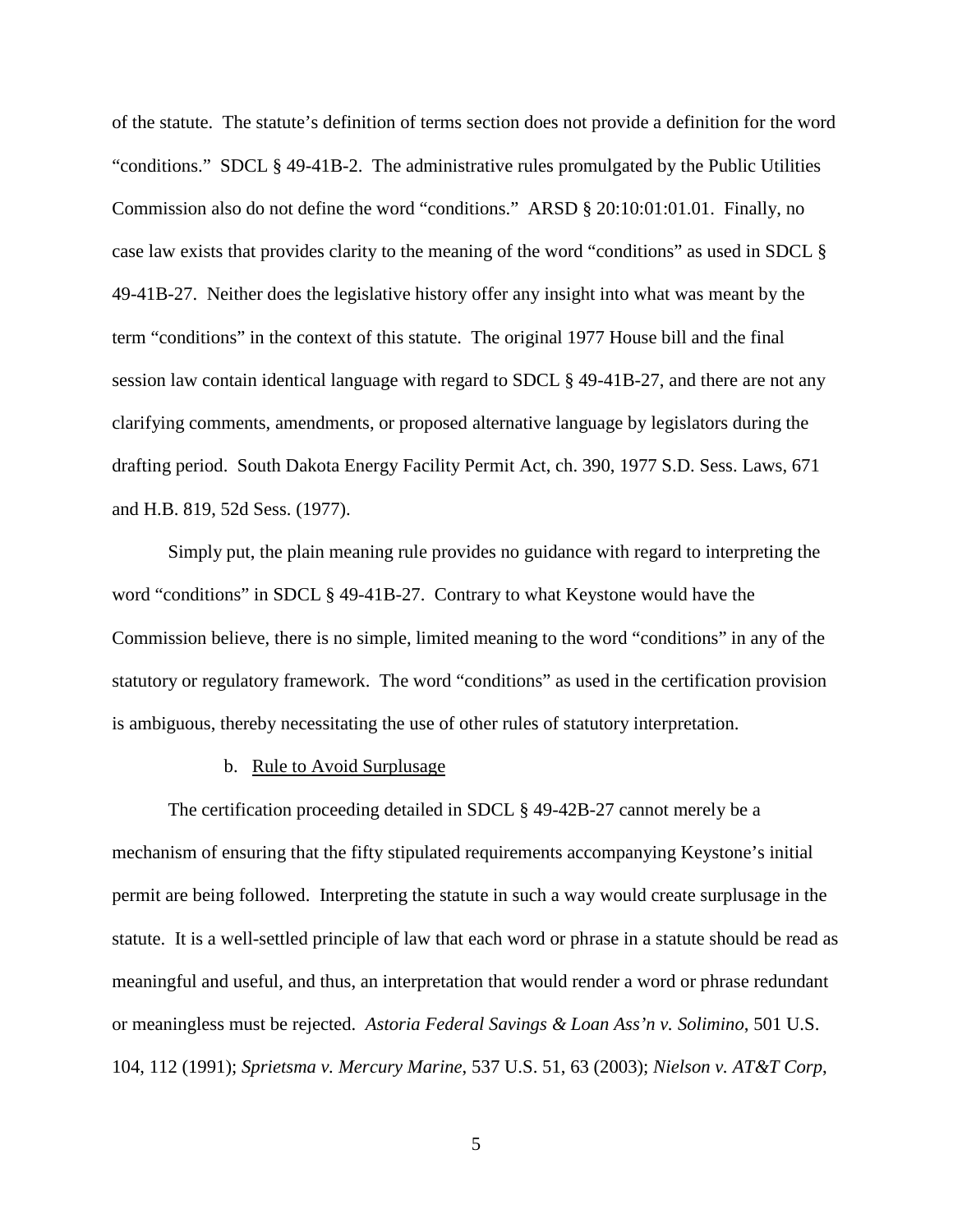1999 S.D. 99 ¶16, 597 N.W.2d 434, 439 ("[w]e presume the Legislature does not insert surplusage into its enactments"); *Mid–Century Ins. Co. v. Lyon*, 1997 SD 50, ¶ 9, 562 N.W.2d 888, 892 (citing *National Farmers v. Universal*, 534 N.W.2d 63, 65 (S.D.1995) (citing *Revier v. School Bd. of Sioux Falls*, 300 N.W.2d 55, 57 (S.D.1980); *Delano v. Petteys*, 520 N.W.2d 606, 609 (S.D.1994) ("[t]his court will not construe a statute in a way that renders parts to be duplicative and surplusage.") (citing *Farmland Ins. Co. v. Heitmann*, 498 N.W.2d 620 (S.D.1993); *Revier*, 300 N.W.2d at 57). *see also Bailey v. United States*, 516 U.S. 137, 146 (1995) ("we assume that Congress used two terms because it intended each term to have a particular, non-superfluous meaning") (rejecting interpretation that would have made the statutory terms "uses" and "carries" redundant in a statute related to firearms offenses).

Keystone argues that the scope of discovery for a certification proceeding pursuant to § 49-41B-27 must be limited to the fifty requirements that were specified during the initial permit proceeding. Essentially, Keystone is trying to persuade the Commission to read SDCL § 49- 41B-27 as an enforcement mechanism for the fifty enumerated requirements: In the instance where Keystone has violated one of the 50 conditions, then the Commission can choose to not certify the permit. Such a reading is nonsensical. As Keystone itself admits, a separate provision of the statute provides the Commission with the discretionary power to revoke or suspend a permit whenever a permittee fails to comply with the terms or conditions of the permit. SDCL § 49-41B-33. Thus, if the Commission were to accept Keystone's interpretation then it must ask why the Legislature would write two separate provisions which essentially have identical functions?

The answer to this question is of course that SDCL § 49-41B-27 is *not* a redundant provision because the word "conditions" as used in that section has a different meaning than in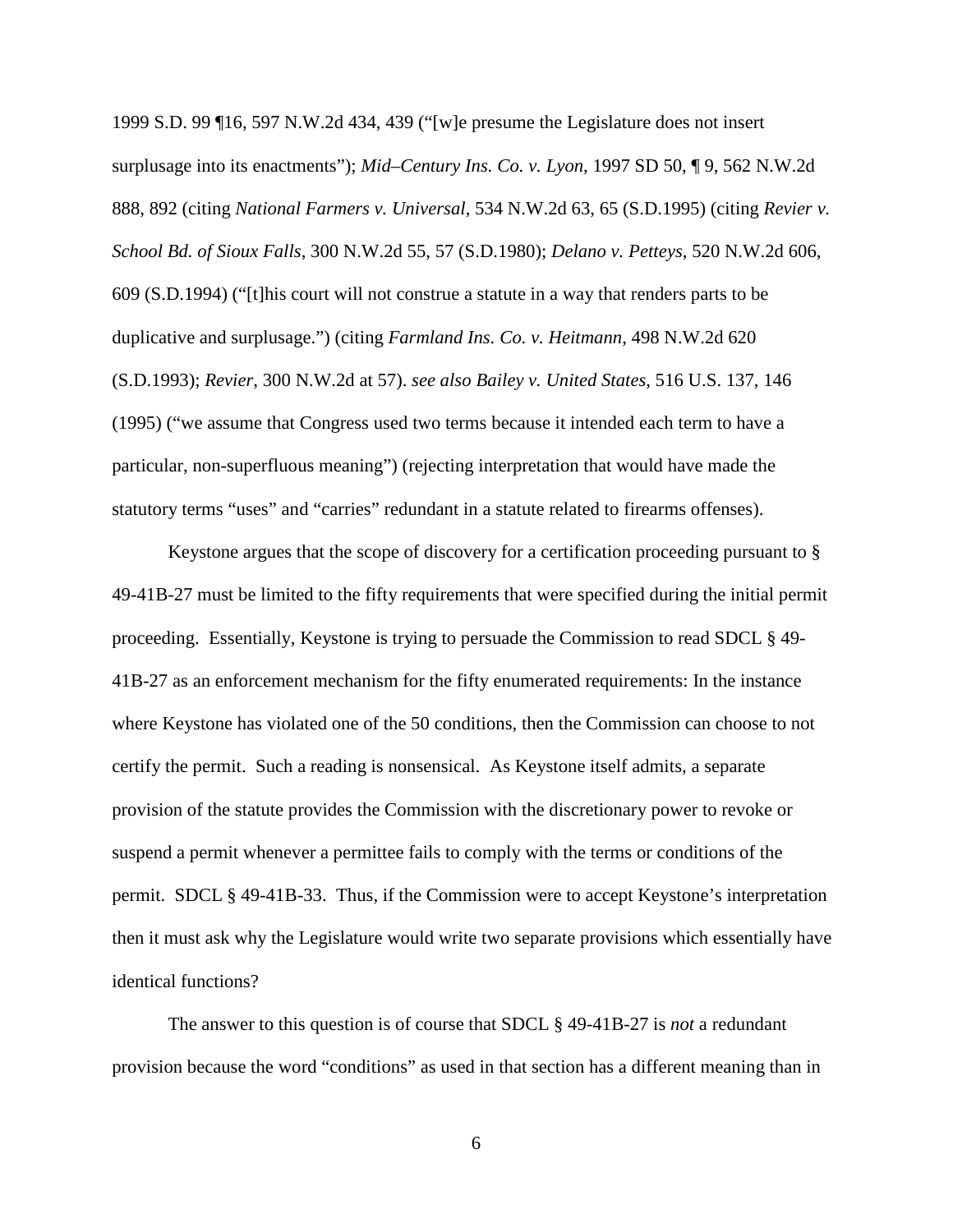SDCL § 49-41B-33. If Keystone's argument were followed, applying identical definitions to the word "conditions" in both SDCL § 49-41B-27 and § 49-41B-33 would result in redundancy and surplusage.

The only coherent interpretation SDCL § 49-41B-27 is that it is a mechanism by which the Commission may review *all* relevant information and make a determination as to whether the surrounding conditions (i.e., circumstances) on which the original permit decision was made are more or less unchanged. Such an interpretation not only avoids surplusage, it is also a much more reasonable reading of the statute. In four years the conditions or circumstances upon which the original permitting decision was based can radically change: Local opinions about the project may have changed. Technological developments may have been realized that could make the project safer. New environmental or archaeological data that impacts the project may have come to light. It makes much more sense that the legislature intended to grant the Commission the flexibility to adjust to changed conditions (i.e., circumstances).

Indeed other states have acknowledged this very issue and allow administrative agencies flexibility to alter final decisions. *See Gulf Coast Electric Cooperative Inc. v. Johnson*, 727 So.2d 259, 265 (Fla. 1999) (asserting that despite the doctrine of decisional finality state agencies may modify a final decision if there is a significant change in circumstances). Certainly interpreting SDCL § 49-41B-27 as the Legislature's means of providing for similar agency flexibility to changed conditions is more reasonable than interpreting the certification provision as a superfluous reiteration of SDCL § 49-41B-27, as the Petitioner would have this Commission constrain itself.

### c. The Certification Provision Must be Read in Context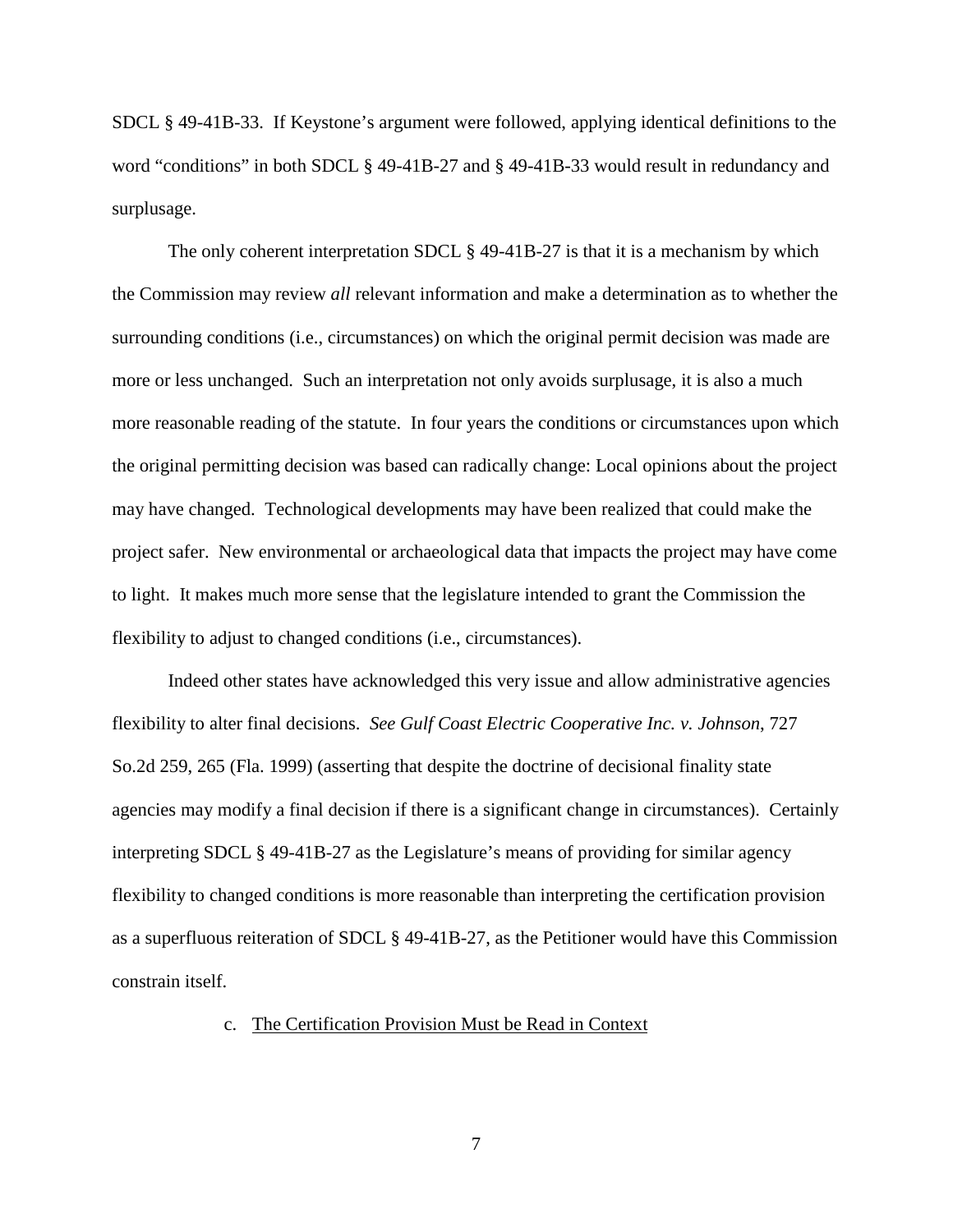Keystone's analysis of SDCL § 49-41B-27 is in isolation of every other provision and ignores the overarching context of the statute as a whole. "Since statutes must be construed according to their intent, the intent must be determined from the statute as a whole, as well as enactments relating to the same subject." *[Moss v. Guttormson,](http://www.westlaw.com/Find/Default.wl?rs=dfa1.0&vr=2.0&DB=595&FindType=Y&ReferencePositionType=S&SerialNum=1996143428&ReferencePosition=17)* [1996 SD 76, ¶ 10, 551 N.W.2d](http://www.westlaw.com/Find/Default.wl?rs=dfa1.0&vr=2.0&DB=595&FindType=Y&ReferencePositionType=S&SerialNum=1996143428&ReferencePosition=17)  [14, 17](http://www.westlaw.com/Find/Default.wl?rs=dfa1.0&vr=2.0&DB=595&FindType=Y&ReferencePositionType=S&SerialNum=1996143428&ReferencePosition=17) (quoting *[U.S. West Communications, Inc. v. Public Utilities Comm'n,](http://www.westlaw.com/Find/Default.wl?rs=dfa1.0&vr=2.0&DB=595&FindType=Y&ReferencePositionType=S&SerialNum=1993160619&ReferencePosition=122)* [505 N.W.2d 115,](http://www.westlaw.com/Find/Default.wl?rs=dfa1.0&vr=2.0&DB=595&FindType=Y&ReferencePositionType=S&SerialNum=1993160619&ReferencePosition=122)  [122–23 \(S.D.1993\).](http://www.westlaw.com/Find/Default.wl?rs=dfa1.0&vr=2.0&DB=595&FindType=Y&ReferencePositionType=S&SerialNum=1993160619&ReferencePosition=122) "But, in construing statutes together it is presumed that the legislature did not intend an absurd or unreasonable result." *Id*. The statute, when read as a whole, grants the Commission broad powers to regulate energy transmission facilities, especially with regard to matters involving permitting. As such, SDCL § 49-41B-27 cannot be read in isolation; rather, it must be read in context with the rest of the statute.

The statute at issue in the instant case is replete with language which grants the Commission broad authority, discretion, and responsibility. The Commission's charge is to protect the welfare of the population, the environmental quality, the location and growth of industry, and the use of the natural resources of the state. SDCL § 49-41B-1. In carrying out its role as protector of the State's human and environmental interests, the statute includes the following broad discretionary language: "…it is necessary to ensure that the location, construction, and operation of facilities will produce minimal adverse effects on the environment and upon the citizens of this state…" *Id*; "[e]very utility which owns or operates…energy conversion facilities shall develop and submit a…plan to the Public Utilities Commission…[t]he plan shall contain…[*a*]*ny*…*relevant information as may be requested by the commission*. SDCL § 49-41B-3 (emphasis added); "…[a] local review committee shall meet to assess the extent of the potential social and economic effect to be generated by the proposed facility, to assess the affected area's capacity to absorb those effects at various stages of construction, and formulate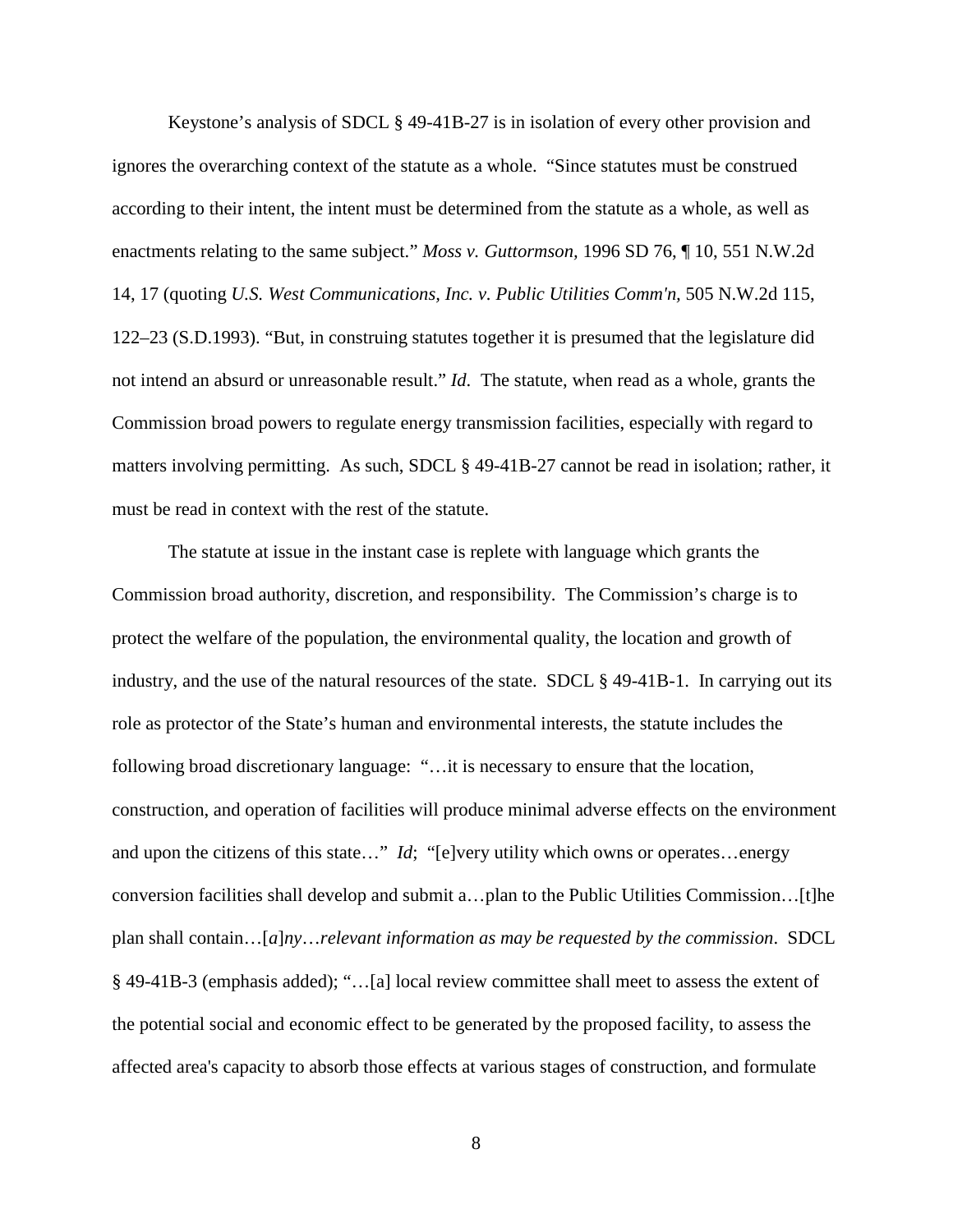mitigation measures…" SDCL § 49-41B-7; "…the local review committee *may* employ such persons *as determined by the Public Utilities Commission*…" 49-41B-8 (emphasis added); "[a]n application *may* be denied, returned, or amended *at the discretion* of the Public Utilities Commission…" SDCL § 49-41B-13 (emphasis added); "…The Public Utilities Commission *may* require that further data be provided prior to the public hearings…" SDCL § 49-41B-14 (emphasis added); "[t]he Public Utilities Commission shall also hear and receive evidence presented by any state department, agency, or units of local government relative to the environmental, social, and economic conditions and projected changes therein. SDCL § 49-41B-19; "[t]he final report shall be heard by the Public Utilities Commission at the final hearing wherein the commission makes its decision on the application for a permit. The local review committee report *may* be adopted in whole or in part, *at the discretion of the commission*." SDCL § 49-41B-20 (emphasis added); "[p]rior to the issuance of a permit, the commission *may* prepare or require the preparation of an environmental impact statement…" SDCL § 49-41B-21 (emphasis added); "…the Public Utilities Commission *may in its discretion* decide if an applicant shall have the burden of proof to establish all criteria required in an original application." SDCL § 49-41B-22.2 (emphasis added); "[t]he Public Utilities Commission *may waive compliance with and provisions of this chapter* if…an immediate, urgent need…exists. The commission *may waive compliance with any of the provisions of this chapter* upon receipt of notice…that a facility…has been damaged or destroyed." SDCL § 49-41B-23 (emphasis added); "[a] permit may be transferred, *subject to the approval of* the Public Utilities Commission…" SDCL § 49-41B-29 (emphasis added).

Indeed, reading SDCL § 49-41B-27 in context with the entire statute it becomes readily apparent that the Commission must have the same broad discretionary authority during the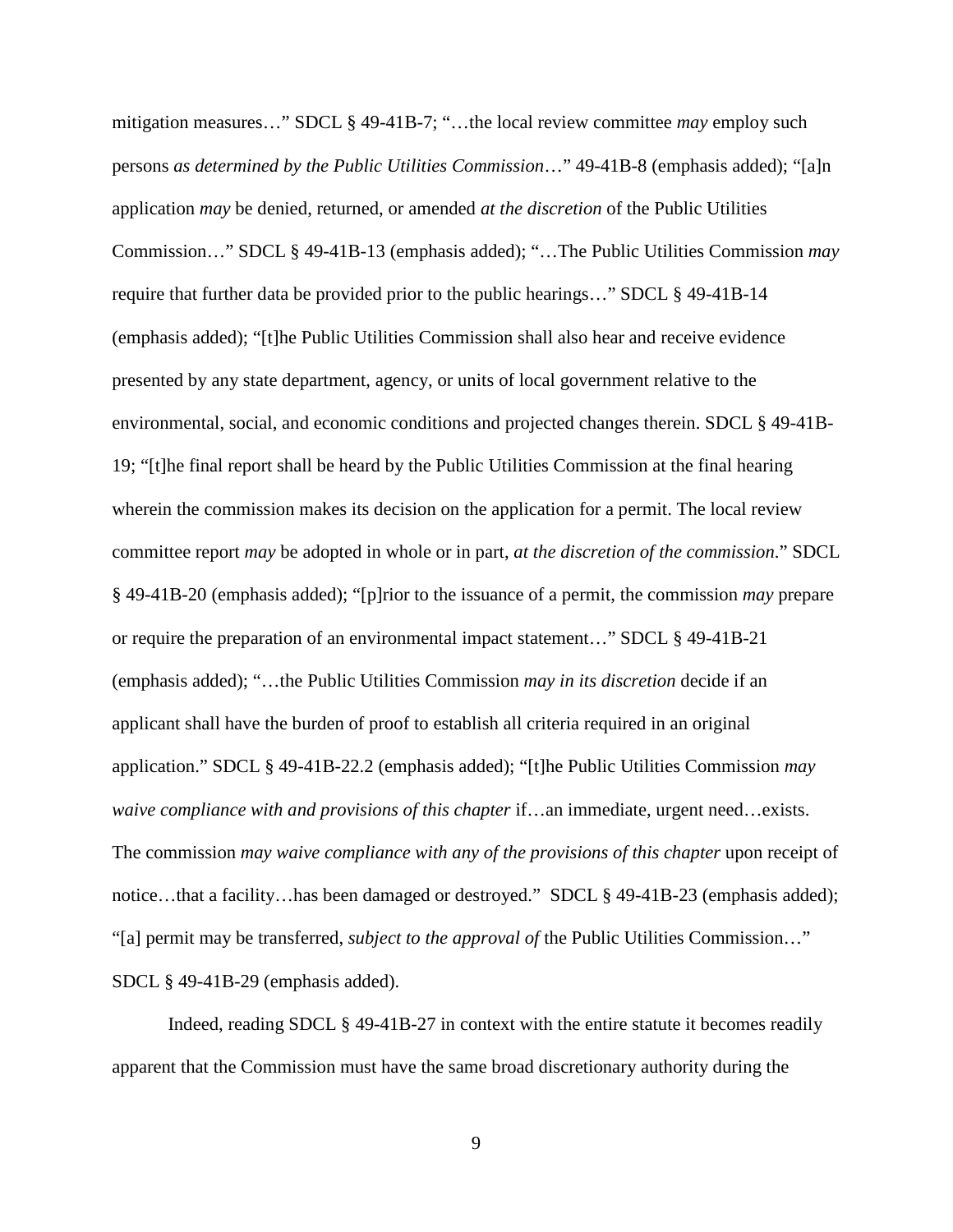certification proceeding as it does when carrying out every other aspect of its statutory responsibility to protect the welfare of the population, the environmental quality, the location and growth of industry, and the use of the natural resources of the state. To say that §49-41B-27 is limited to only a review of the 50 conditions contained in the original permit, when it is clear that the structure of Ch. 49-41B is clearly designed to give the Commission as much discretion as necessary to protect many competing stakeholders' interests in the permitting process, is simply unsupported.

Such a contextual reading is further reinforced by SDCL § 49-41B-22.1. This provision allows denied applicants an opportunity to reapply. To do so, a re-applicant must show that circumstances have not changed with regard to criteria upon which the original application was not denied. SDCL § 49-41B-22.1. In drafting this section in this manner, the Legislature was mindful that surrounding conditions change, just as is the case with a permittee who has failed to initiate construction within four years and must submit themselves to a certification proceeding to show that conditions have not significantly changed. In other words, when SDCL § 49-441B-27 is read in context with SDCL § 49-41B-22.1 it becomes immediately apparent that the Legislature has granted the Commission the same broad discretionary power to review all relevant circumstances regarding a permitted-but-yet-to-be-built facility after four years as it does for re-applicants.

A contextual reading of the entire statute reveals that the statute grants the Commission broad discretionary authority with regard to permitting matters and such an interpretation is supported by existing case law. In *Application of Svoboda* the South Dakota Supreme Court rejected a challenge to the Commission's power to amend a Class B Motor Permit. The court held that deference should be given to the Commission on such matters and that it would only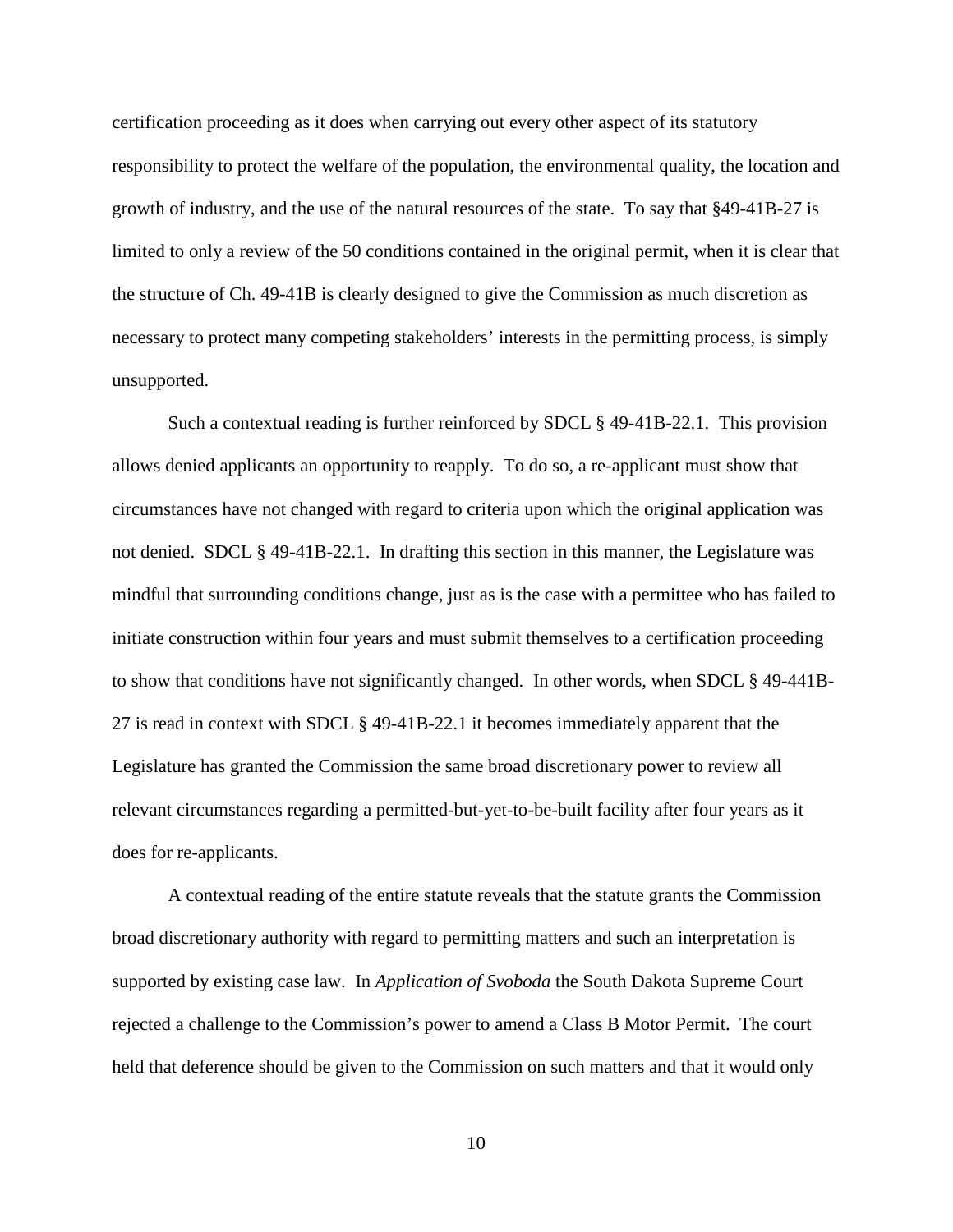overrule the Commission's permitting decision if it was arbitrary, unreasonable, and not supported by substantial evidence. *Application of Svoboda*, 74 S.D. 444, 54 N.W.2d 325 (1952). The South Dakota Supreme Court similarly held in *Application of Dakota Transportation Inc.*  that it would only overrule the Commission's decision to issue a class A certificate of public convenience if it was arbitrary, unreasonable, and not supported by substantial evidence. *Application of Dakota Transportation Inc.*, 67 S.D. 221, 291 N.W. 589, 594 (1940).

In plain terms, Keystone's interpretation lacks context. It ignores the broad discretionary language used throughout the statute and it ignores existing case law. Keystone's interpretation would impermissibly lead to absurd and unreasonable results. Essentially, Keystone argues that once the Commission made its initial permitting decision it became forever handcuffed to that decision regardless of changed circumstances. If the Commission adopts Keystone's interpretation of SDCL § 49-41B-27 then it will be entirely unable to adapt to new information or changed circumstances, no matter how irrational the result. In other words, Keystone is arguing that it is entitled to a perpetual permit which can only be revoked or suspended if it violates one of the fifty requirements that were attached to its initial permit on June 29, 2010. This narrow and isolated reading of the statute is incorrect, and the lack of flexibility has the very real potential of leading to illogical and devastating results for the State of South Dakota and its citizens.

# **3. All material relevant to the issue is discoverable under the Commission's rules of procedure.**

Keystone's argument does not comport with the Commission's rules governing discovery. The Commission applies the South Dakota circuit court rules of civil procedure to its proceedings. ARSD § 20:10:01:01.02. The Commission's scope of discovery is defined in SDCL 15-6-26(b)(1) which asserts that "*any matter*, not privileged, *which is relevant to the*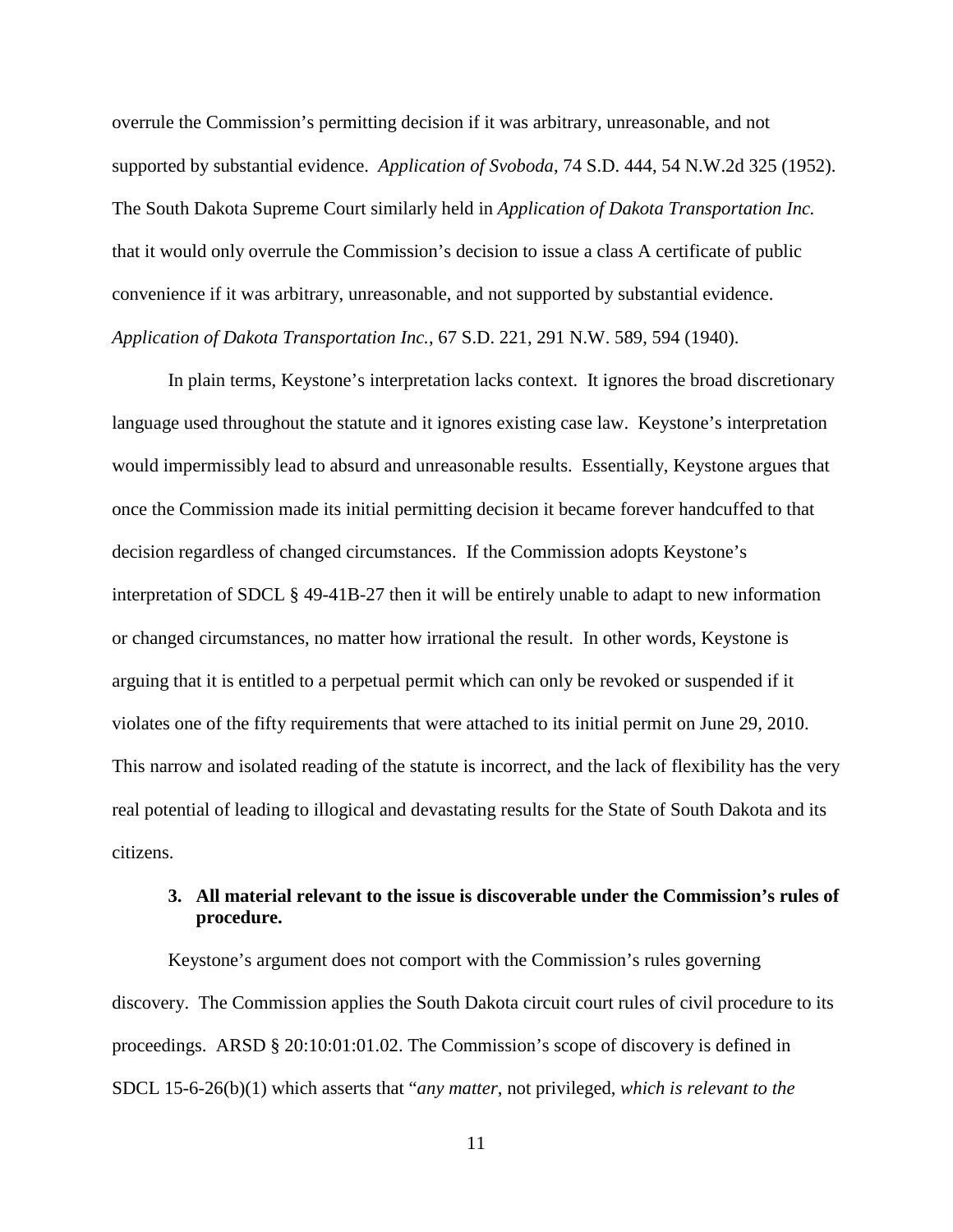*subject matter involved* in the pending action…reasonably calculated to lead to the discovery of admissible evidence." *See also In the Matter of the Application of Native American Telecom, LLC*, TC11-087, WL 11078169 (S.D.P.U.C.) (May 4, 2012) (emphasis added).

Although never explicitly stated, Keystone appears to be arguing that the scope of discovery ought to be limited because any material not related to the fifty enumerated requirements is irrelevant. However, as illustrated at length supra, Keystone's interpretation of the word "conditions" is inaccurate and therefore the scope of discovery cannot be limited to only the fifty enumerated requirements. Rather, the Commission's rules of civil procedure requires the scope of discovery to include any and all relevant information regarding the "conditions upon which the permit was issued." SDCL § 49-41B-27.

Even if Keystone's interpretation were accurate its motion to limit discovery would still be invalid. The Commission "may make any order which justice requires to protect a party or person from annoyance, embarrassment, oppression, or undue burden or expense," including "[t]hat certain matters not be inquired into, or that the scope of the discovery be limited to certain matters." SDCL 15-6-26(c). In other words, to limit the scope of discovery the Commission's rules of civil procedure requires Keystone to show good cause for the issuance of a protective order, and the motion requesting the order must be "accompanied by a certification that the movant has in good faith conferred or attempted to confer with other affected parties in an effort to resolve the dispute without court action." SDCL 15-6-26(c). In the instant case Keystone has failed to allege any facts that would support a conclusion that discovery is an annoyance, embarrassment, oppressive, or unduly burdensome or expensive; nor has Keystone made any attempt to confer with intervenors in an effort to resolve such disputes. Stated another way, these factual deficiencies and the aforementioned rules of civil procedure require the